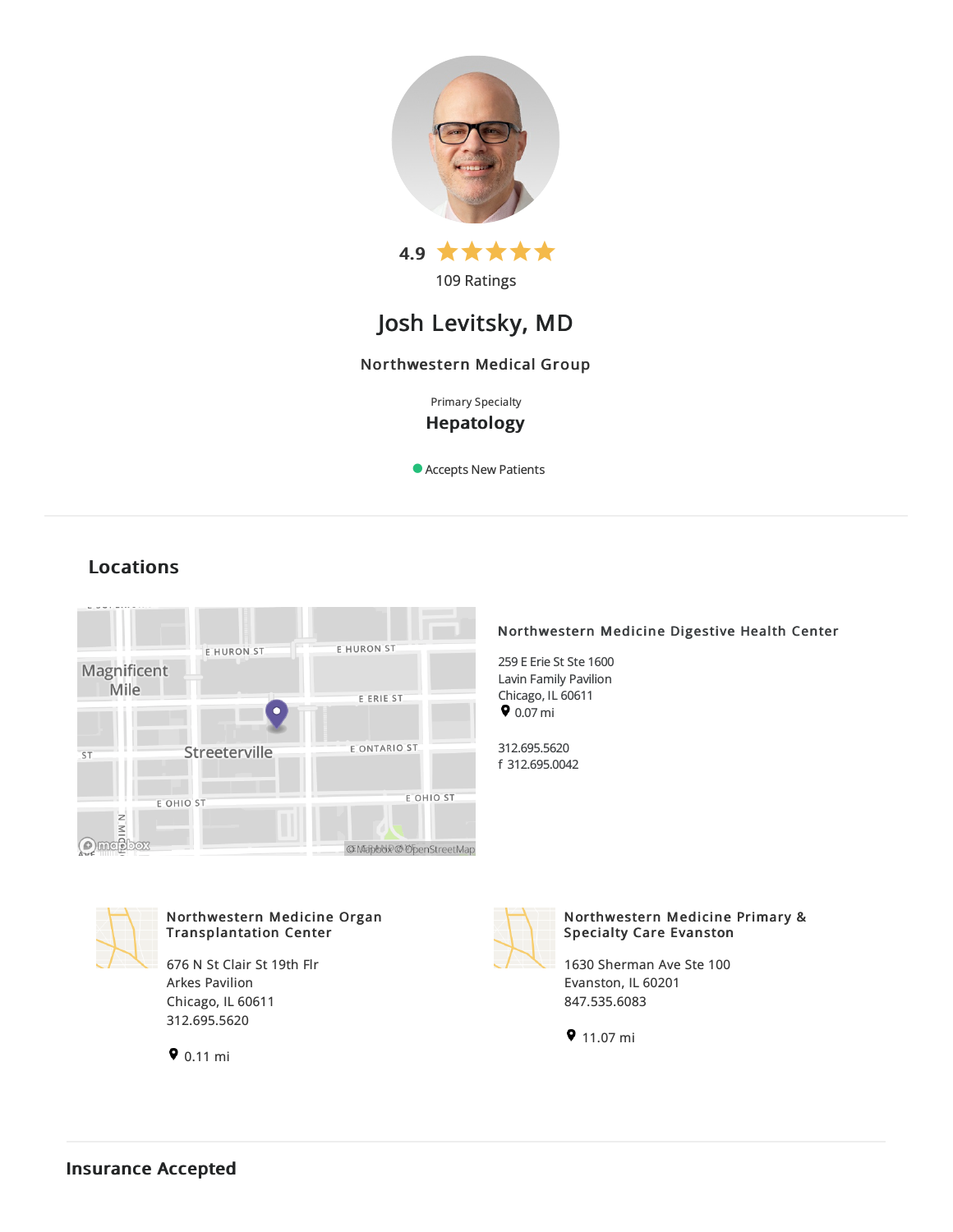Insurance plans are subject to change. View [insurance](https://www.nm.org/patients-and-visitors/billing-and-insurance/insurance-information/accepted-insurance-plans) plans accepted at each hospital and by each NMHC physician group.

## Practice Groups and Affiliations

| <b>Medical Group</b>       | Northwestern Medical Group                                                                       |
|----------------------------|--------------------------------------------------------------------------------------------------|
| <b>Physician Category</b>  | Northwestern Medicine Physician Network                                                          |
| <b>On Medical Staff At</b> | <b>Central DuPage Hospital</b><br>Northwestern Memorial Hospital                                 |
| <b>Education</b>           |                                                                                                  |
| <b>Medical Education</b>   | MD, Albert Einstein College of Medicine of Yeshiva University - 1998                             |
| <b>Residency</b>           | University of Chicago - 2001                                                                     |
| Fellowship                 | University of Chicago - 2004<br>University of Nebraska Medical Center College of Medicine - 2005 |

## Board Certifications

American Board of Internal Medicine- Gastroenterology (Certified)

American Board of Internal Medicine-Transplant Hepatology (Certified)

## Practice Focus Areas

Cirrhosis Esophageal Varices Fatty Liver Disease Liver Failure Liver Transplant

General Hepatology Hepatitis Liver Disease

## Ratings & Reviews

At Northwestern Medicine, our patient's feedback is important to us. While different care providers have their own unique strengths, we strive to be as transparent as possible with our quality of care. Read more

## Care Provider Ratings

Overall rating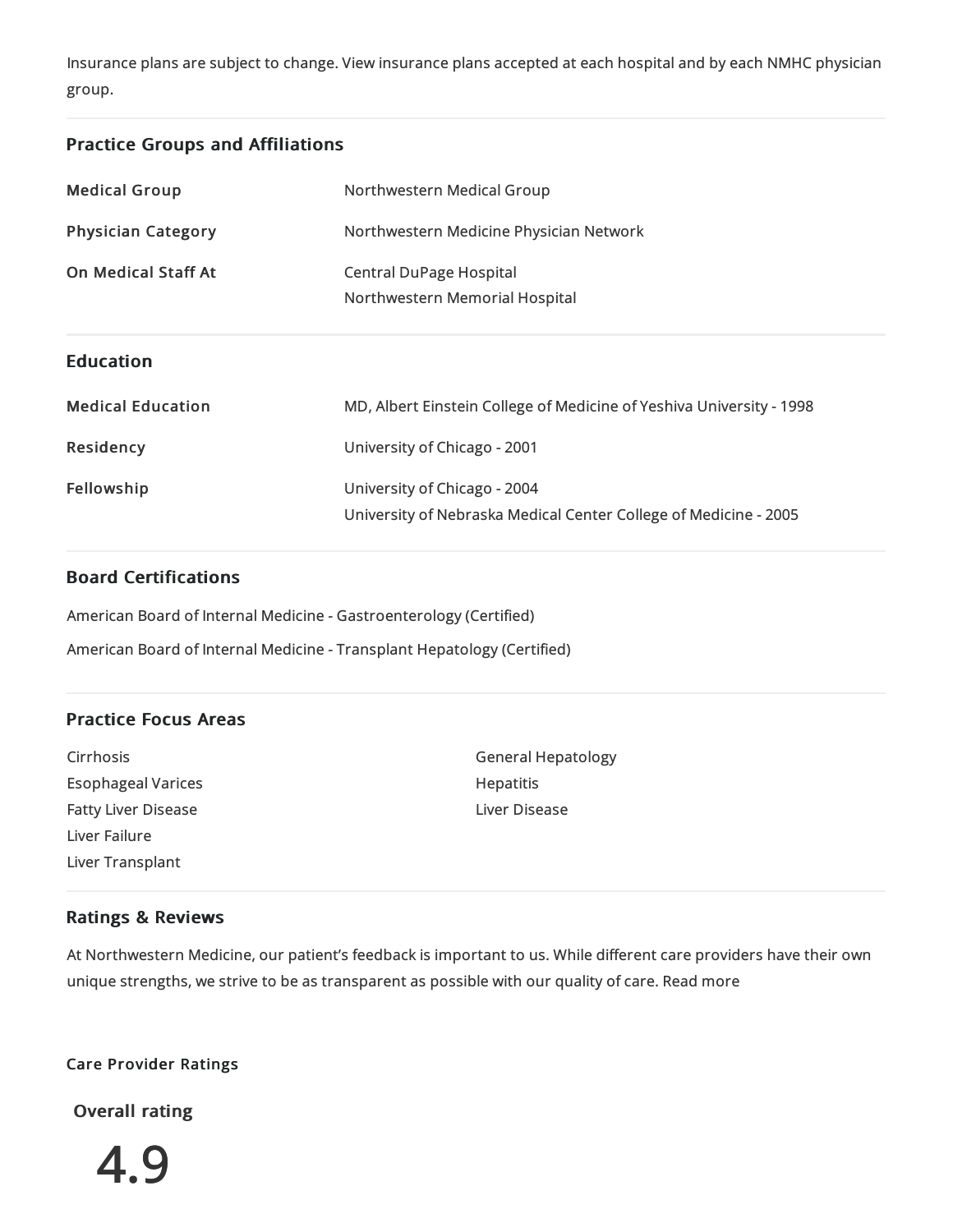

#### Reviews From Patients 58 Reviews

AUGUST 302021 Very knowledgeable, kind and professional

AUGUST 262021

Patient, knowledgeable,and professional

AUGUST 192021

Great doctor. Very comfortable to speak with about health concerns.

#### AUGUST 22021

Hey, my cirrhosis is stable. Much o0f this has to do with Dr. Levitsky's skills. I've had two bandings of varices, one cauterization of a "watermelon" stomach and careful review of MRIs. Probably may of been long gone if it weren't for Dr. Levitsky.

JULY 272021 Professional Care I receive

#### JULY 262021

Essential medical expertise, thorough and compassionate evaluation, strong partnership with patient to identify treatment plan.

#### JULY 262021

We really liked him. He gave us facts and a plan to fix things.

#### JULY 162021

The Doctor is very knowledgeable and detailed oriented

JULY 152021

Great Doc. Thorough, Knowledgeable and easy to talk to. Answered all my questions.

#### JULY 152021

Very professional and explains things very well

JUNE 252021

Seems to be thinking long term and not just keeping status quo.

#### JUNE 242021

One of the kindest doctors I have ever met. He also spends time answering questions and shows real Concern for his patients.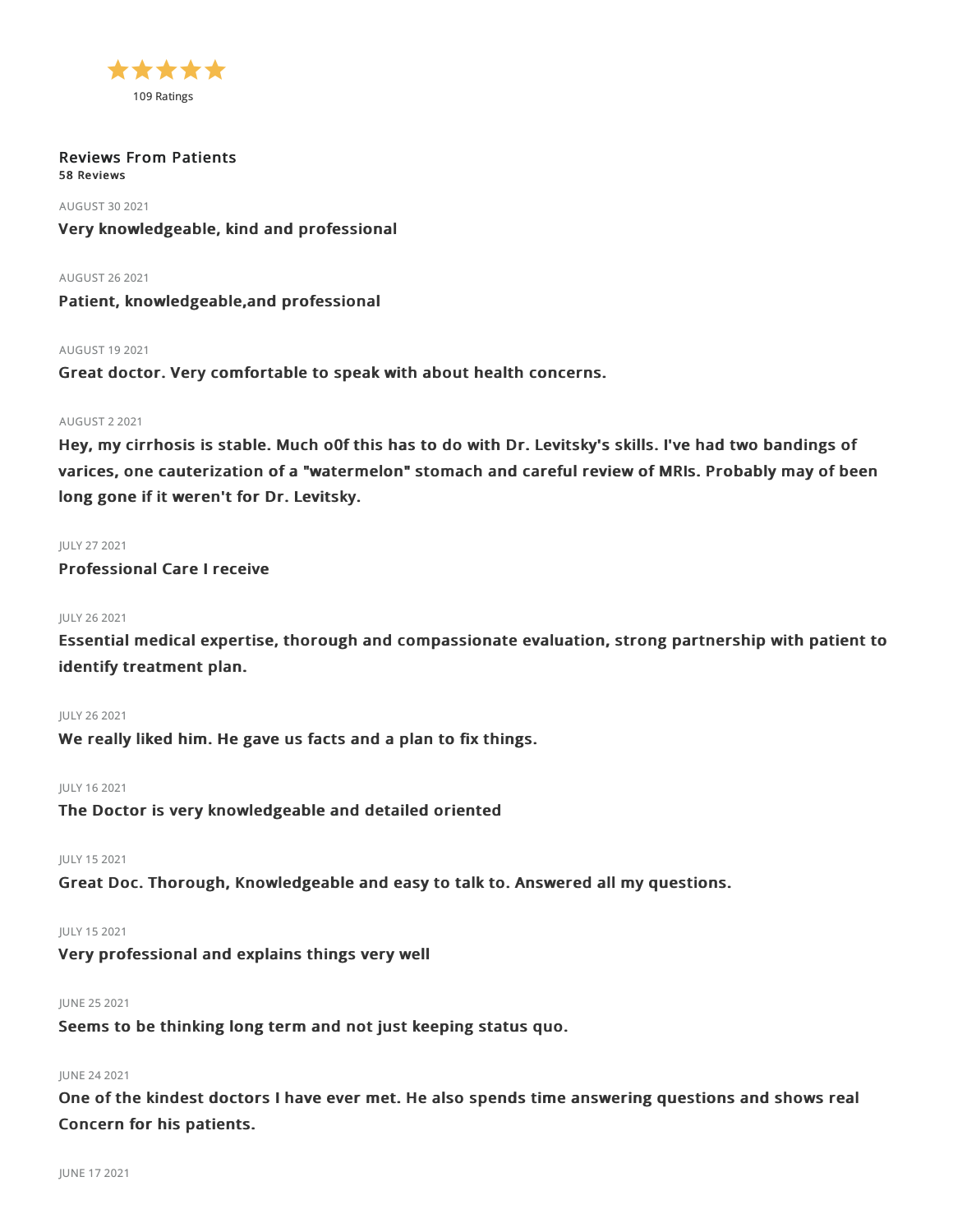After see his patient he asks for feedback from you and he makes sure the patient is following up for care.

#### JUNE 102021

Very nice demeanor and very deliberate in his explanation.

#### JUNE 102021

He was very caring and thorough.

#### JUNE 52021

Dr. Levitsky was personable, knowledgeable and professional.

#### JUNE 32021

Very level headed approach to serious health issues.

#### MAY 27 2021

Josh Levitsky and his staff are friendly, informative, professional, expeditious, and caring.

#### MARCH 29 2021

Very direct, personable, informative and knowledgeable. Listens to his patients. Very glad to have him in my corner.

#### MARCH 112021

Knowledgeable and I formative and so kind mannered

#### MARCH 42021

He listens to your concerns and answers questions.He is knowledgeable and caring.

#### FEBRUARY 15 2021

#### Caring

#### FEBRUARY 15 2021

Provided clear instructions and his explanations were easy to understand. He took the time to answer all my questions without rushing.

#### JANUARY 252021

Dr. Levitsky is down to earth and spends the time needed to explain what is going on. I wish all doctors had his bedside manner.

#### DECEMBER 242020

Very knowledgeable and patient.

DECEMBER 192020 He is so nice and calm takes the worry away. He is incredible

#### DECEMBER 172020

He be knows his field very well. I am very confident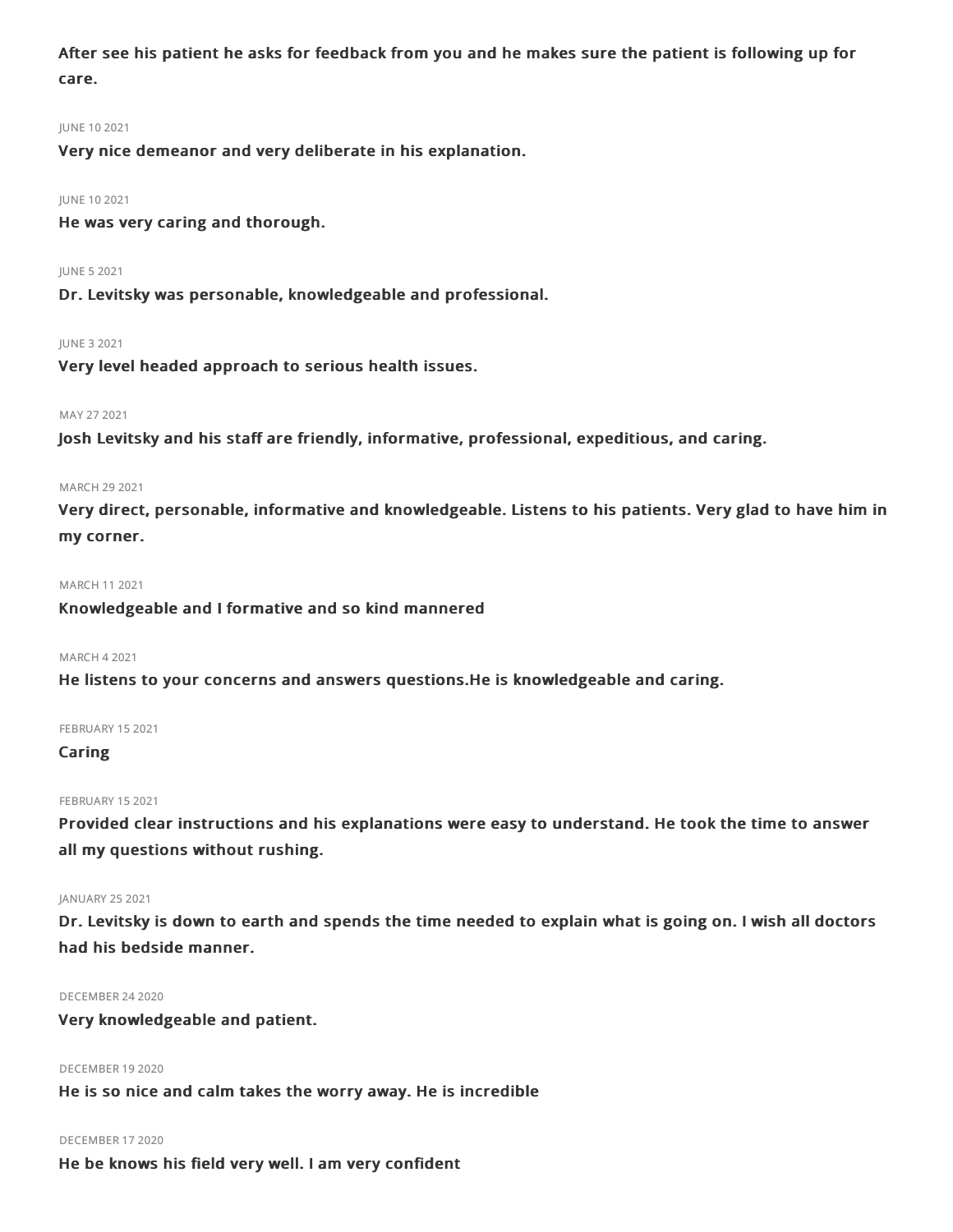DECEMBER 142020

#### kind, informative

DECEMBER 52020

Tells it straight. Is friendly.

DECEMBER 42020

Dr. Josh Levitsky is friendly and informative as always.

DECEMBER 32020

He was kind, he understood I was a fellow physician and he engaged me in my care

#### NOVEMBER 192020

Dr. Levitsky MD is a very real and you feel like you Aca,-a, Cre talking to a friend rather than just a doctor $\tilde{A}$ câ, $\tilde{A}$ , He remembers your name and he remembers your problems $\tilde{A}$ câ, $\tilde{A}$ , And offer solution

#### NOVEMBER 122020

Very professional and excellent doctor

NOVEMBER 122020

The best hospital

OCTOBER 29.2020 Have not seen him enough to give a different score yet

OCTOBER 29 2020 Everyone is courteous

OCTOBER 192020

Satisfied

#### OCTOBER 192020

After my test results came in, it showed that I didn't need to see Dr. Levitsky, but he made sure that I was seen by a hemotologist and in a timely manner since my labs showed I needed to be seen by the other department. He went above and beyond for me when he didn't need to.

#### OCTOBER 192020

This was my first visit and I was seen on time and everyone was Kind and courteous. Dr. Levitsky also took time to explain things to me in a way I could understand it.

#### OCTOBER 82020

Reviewed chart and history. Took down family history. Good bedside manner.

## OCTOBER 12020

He was kind, easy to talk to, and didn't rush through the appointment. He took the time to talk through my history and provide a detailed explanation of my test results.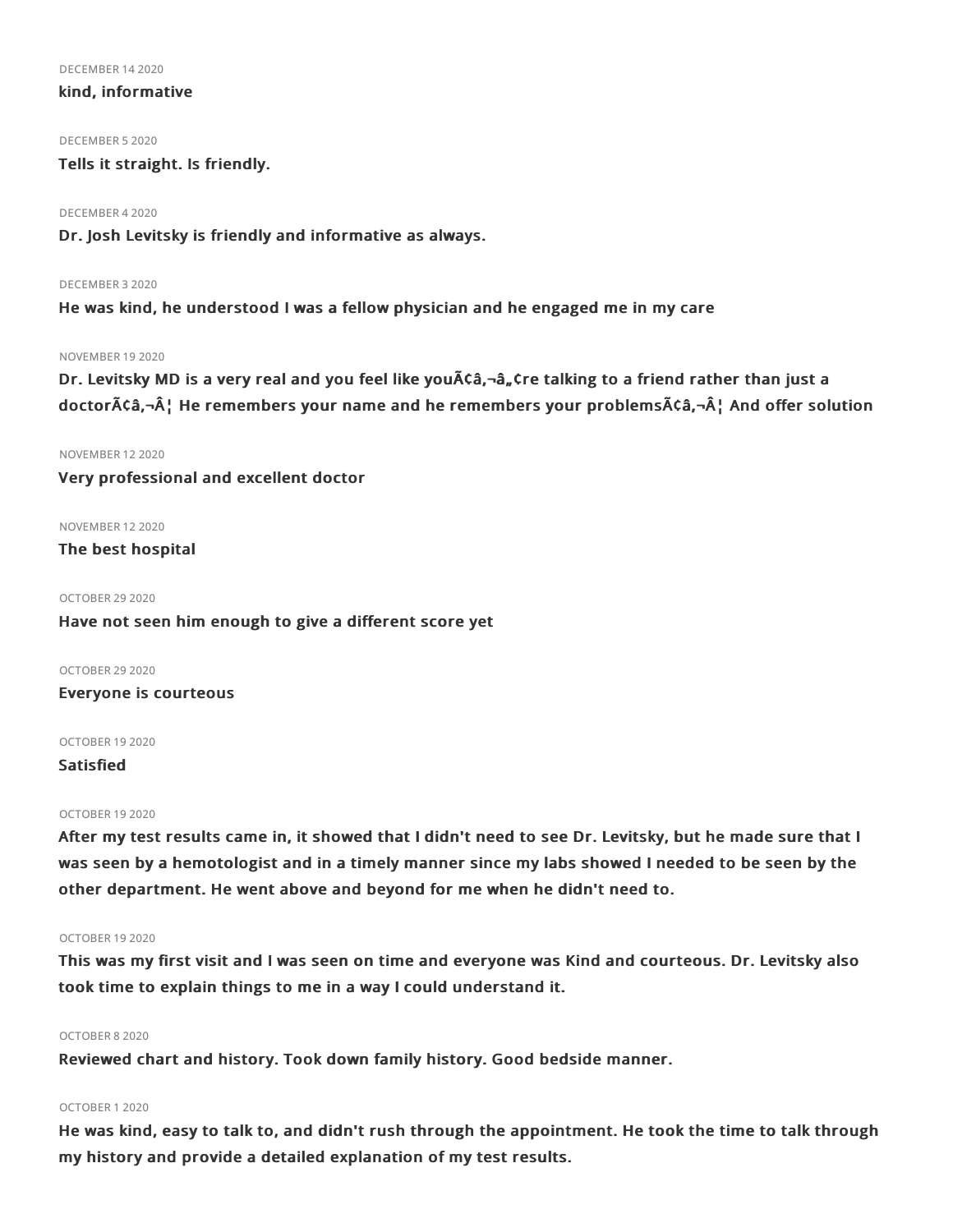#### OCTOBER 12020

Wonderful customer service from the front desk to the doctor and nurses. An overall good experience.

#### SEPTEMBER 24 2020

Saw the Doctor on time. He and the Fellow were very detailed.

#### SEPTEMBER 24 2020

He was respectful and extremely professional.

#### SEPTEMBER 24 2020

The staff were amazing.

#### SEPTEMBER 142020

Very knowledgeable. Answered questions and addressed concerns.

#### SEPTEMBER 142020

Excellent personal service. Very knowledgeable. Willingness to be flexible. Answered questions and concerns.

#### AUGUST 242020

Very informative and made me feel comfortable.

#### **AUGUST 20 2020**

Spent time educating me, allowing me to ask questions, and most importantly I left with a plan of action!

#### AUGUST 132020

He's knowledgeable and he cares

#### JULY 302020

Good , capable Doctor

#### JULY 302020

The staff were extremely polite, friendly, and helpful. My appointment was right on time and efficient. Dr. Levitsky was personable and explained everything to me very clearly and answered all my questions/concerns very well.

#### JULY 20 2020

He is very knowledgeable doctor.

#### JULY 172020

Honesty and straight forward approach to treatment and care.

#### JULY 172020

Doctors are very attentive and genuinely care about your needs. .Also you are kept in the know about your condition and treatment. .Josh Levitsky is my doctor and I very much appreciate his honesty and approach to my treatment. .Thank You